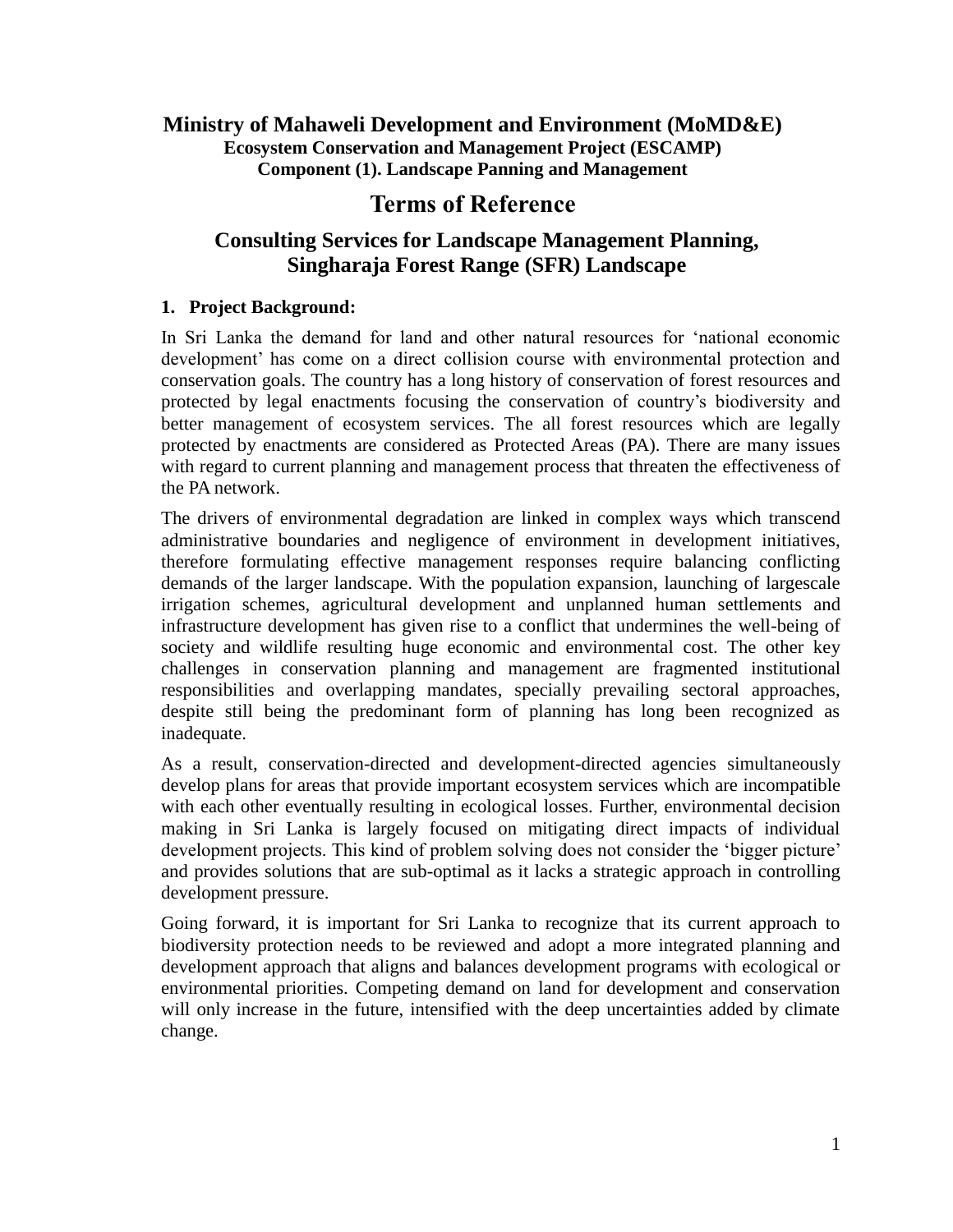#### **1.1 Landscape planning as a possible solution**:

Landscape level planning and decision making has been gaining prominence and internationally recognized methodology as an alternative conservation approach in the search for solutions to reconcile conservation and development trade-offs. It has been increasingly applied successfully across the globe to conservation as well as production landscapes. While there are many definitions for what a landscape is - it generally constitutes a geographical unit that takes into consideration ecological system with overlapping political, economic and social systems.

More comprehensive and integrated planning is particularly important for development in areas where the country's priority protected areas are located, and the development of a suitable framework is thus needed. It is a dynamic process in which stakeholders (from multiple sectors) decide and agree what future conditions they would desire to see in the landscape, how the lands/resources will be prioritized and managed, how current and future demands would be met while ensuring sustainability of ecological systems that support human needs. It goes beyond the 'narrow sectoral approach' and management based on the confines of 'administrative borders' towards a larger spatial scale where different stakeholder demands can be optimized. At the landscape level, there is better understanding of the trade-offs and potential synergies among competing land claims and use of conservation zones, and will better inform governance and management strategies.

Under the World Bank funded Ecosystem Conservation and Management Project (ESCAMP), a pilot planning process is planned to be initiated in two distinctly different PA dominated landscapes in the country with different types of development pressures, to promote landscape level planning and decision making as means to addressing some of the conservation/environmental challenges experienced.

The process will look at the wider landscape in which the PAs are contained as the ecologically functional planning unit and assess social, political, economic dynamics that give rise to (or will give rise to) land-use conflicts and threaten conservation areas or compromise social needs. This approach is expected to provide a basis for conservation agencies to include conservation priorities with other national planning agencies active in the landscape and to facilitate or influence their spatial plans/policies that may include large infrastructure, agricultural expansion, urban expansion, transport development community settlements etc in being compatible with the surrounding ecosystems. Most importantly, the process will look at minimizing conflicts between conservation and development plans for the landscape by trying as much as possible to draw synergies with current development planning efforts undertaken by national land use planning and development agencies when addressing conservation challenges. At the end of the planning exercise, strategic conservation plan is expected to be produced for the selected landscapes that will define the landscape and prescribe landscape management objectives, its future desired conditions and governance/management strategies that reconciles conservation with that of development within the landscape.

This document outlines the Terms of Reference for preparing the Landscape Conservation Plan for the **Singharaja Forest Range landscape (SFR) in the Rakwana** hilly range in the Wet zone.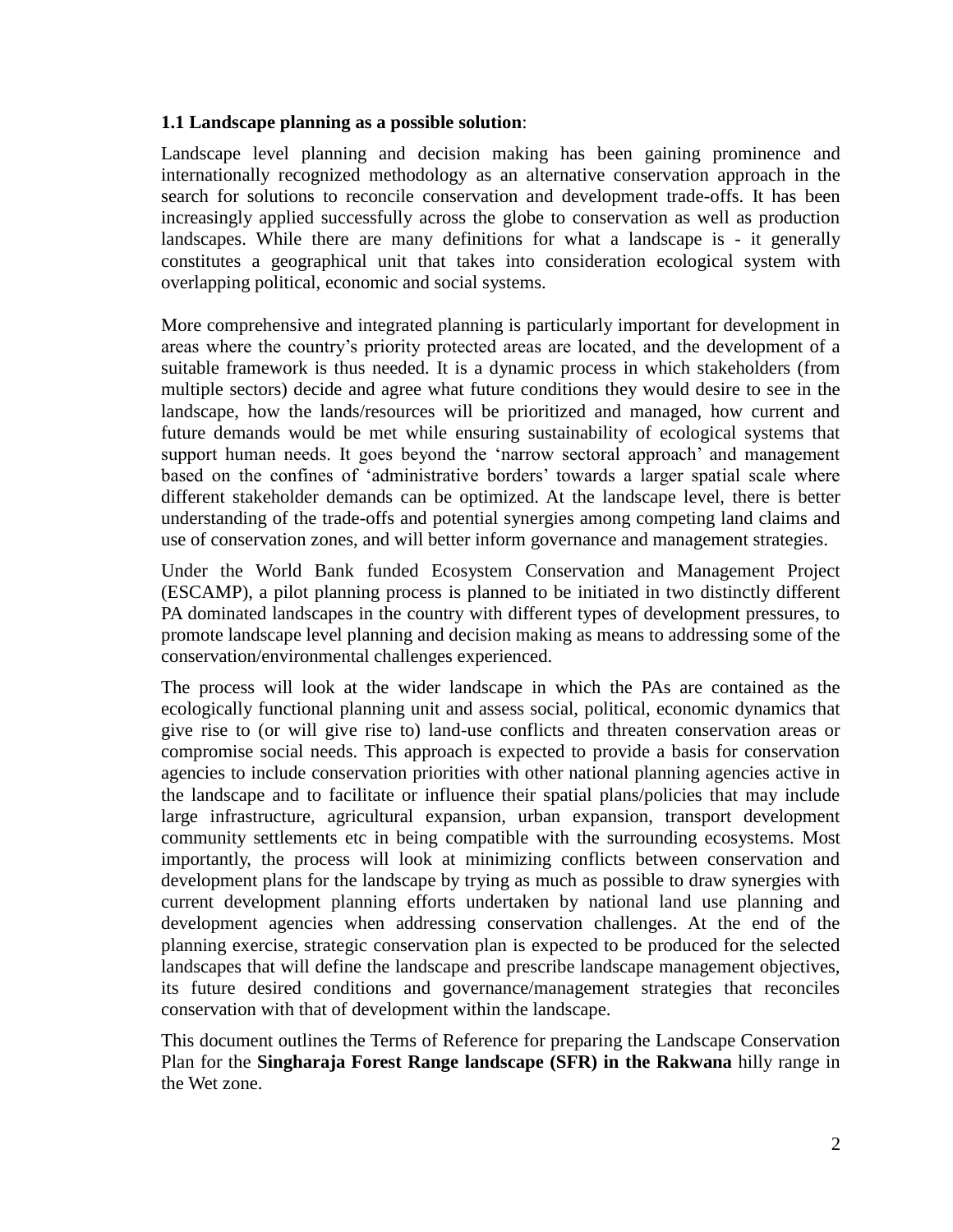## **2. AIM:**

To develop a stakeholder-driven Landscape Management Plan (LMP) for th**e Singharaja Forest Range landscape (SFR) in the Rakwana** hilly range**.**

Please see the Annexure (I) for the boundaries of the project area.

### **2.1 OBJECTIVES**:

- **i).** To assess baseline conditions of the SFR landscape with regard to current land use patterns, bio-diversity and socio-economic status & trends and assess current/future demands that is shaping use of land/natural resources within it.
- **ii).** To identify serious conservation issues, threats and drivers of change that have and will continue to shape the ecological character and balance within the SFR landscape. The focus should be centred mainly around how these have and will impact the management of PAs and adjacent ecosystems within the landscape.
- **iii)** To determine critical ecological networks within the landscape and the economic value of key ecosystem services.
- **iv)** To identify key stakeholder groups in the landscape, assess their level of interest and influence on the future of the landscape and identify means of engaging them for improved landscape management
- v) To study and assess the impact of regional sectoral developments plans on the conservation future of the SFR landscape and propose appropriate amendments and alternatives.
- vi) To identify appropriate landscape level conservation management strategies that will address significant existing and emerging conservation threats and improve the management of PAs and associated significant ecosystems within the SFR landscape.
- **vii).** To facilitate key stakeholders towards the development of a landscape vision for the SFR landscape and pilot a planning process which would promote integrated decision making and management of the landscape through appropriate institutional mechanism.
- **viii).** To prepare a Landscape Management Plan (LMP) for the SFR landscape which is acceptable to all key stakeholders including:
	- An integrated land-use plan including a zoning map, restoration area map, threaten area map, proposed conservation area map etc.
	- Recommendations for amending current Land use regulations.
	- Implementation framework
	- Monitoring and evaluation plan
- **ix).** To analyse ways & means of mainstreaming conservation landscape planning within Sri Lanka's land-use and conservation planning framework for sustainability
- **x).** To provide technical support in training and capacity building of key stakeholders on landscape management planning.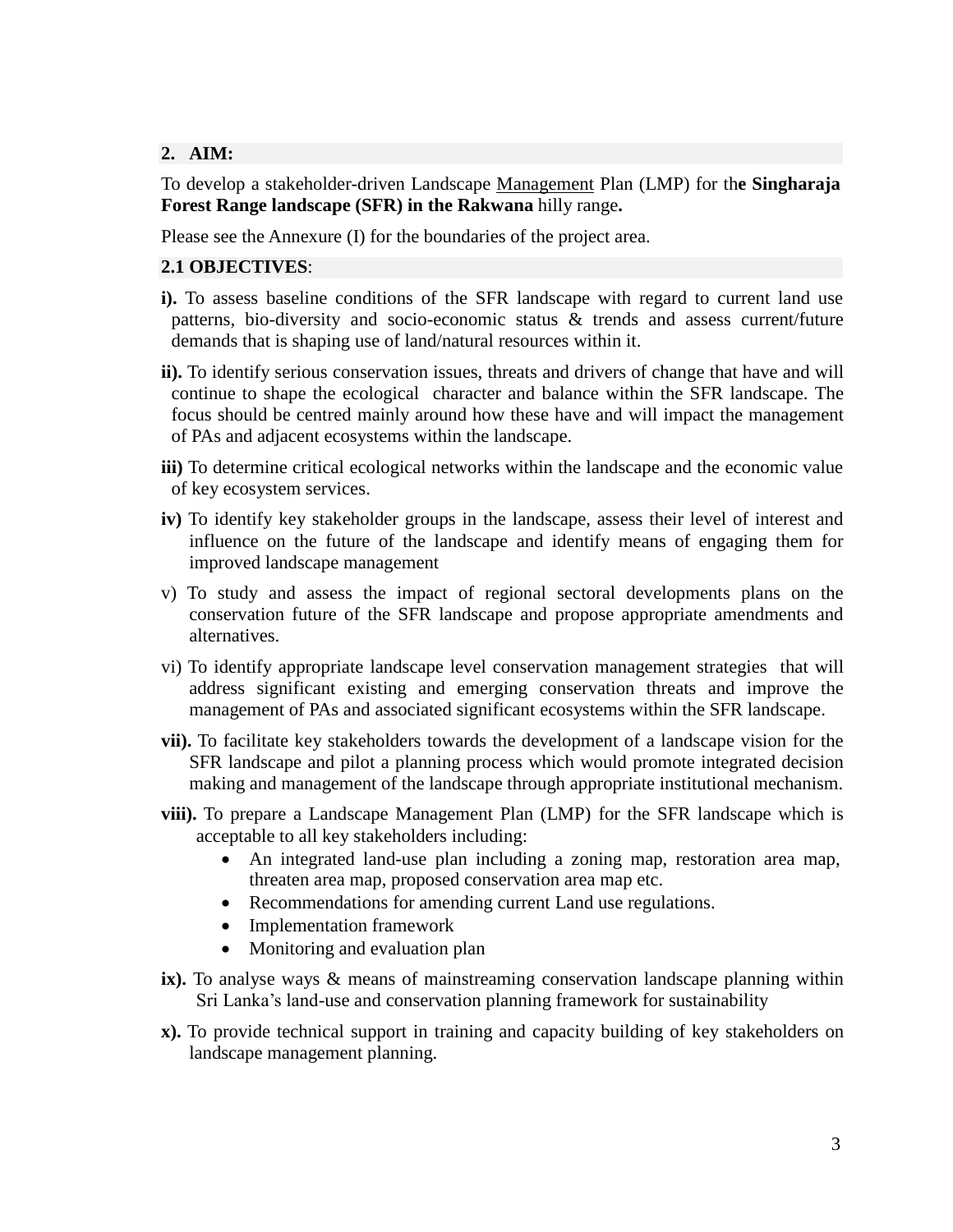### **3. KEY TASKS**:

#### **TASK 1 : Characterization of the SFR landscape**

#### **Carryout baseline studies in the SFR landscape for landscape character description.**

**1.1** Following key baseline studies covering (i). Land-use, (ii) Socio-economy, (iii) Biodiversity, (iv) Hydrology v) Agronomy, (vi). Environmental economic, (vii) Livelihood and Community development  $etc<sup>1</sup>$  the consultant will describe and characterise the SFR landscape. This will be done through the review of available scientific and socio-economic data supplemented with targeted and well-structured field assessments, ground surveys, meetings, stakeholder consultation and other means of information gathering through national and regional planning teams.

#### **1.2**

 $\overline{a}$ 

This activity will include the following to provide a description for the entire landscape and each important forest/natural eco-system area.

## **1.2 Physical features**:

- Area and boundaries of each forest/other significant natural ecosystems.
- Location and type of each forest/significant natural ecosystem according to standard classification.
- Locations of other PAs and internationally designated areas (Eg; Cultural and Archaeological, World Heritage and International Biosphere Reserves etc) in the SFR landscape
- Land ownership and institutional jurisdiction
- Site designations with reference to PAs in the landscape.
- Hydrological pattern (e.g. General hydrological characteristics, hydrological input/output, periodicity, extent of flooding etc).

## **1.3 Ecological features**:

- Key eco-systems within the SFR, their conservation status and bio diversity.
- Spatial distribution of these key ecosystems.
- Important ecological networks within the SFR landscape including ecologically importance of small areas that lie outside the PA system.
- Ecological changes taken place during last 2- 3 decades.

## **1.4 Land-use and socio-economic features**:

- Land-use pattern across the landscape
- Population and settlement patterns within the landscape, socio-economic status.
- Forest dependency of buffer zone communities of key ecosystems and trends of natural resource utilization
- Key archaeological and cultural sites distributed across the landscape.

 $<sup>1</sup>$  As part of the contract all raw data should be submitted along with coordinates of all survey and transect locations.</sup>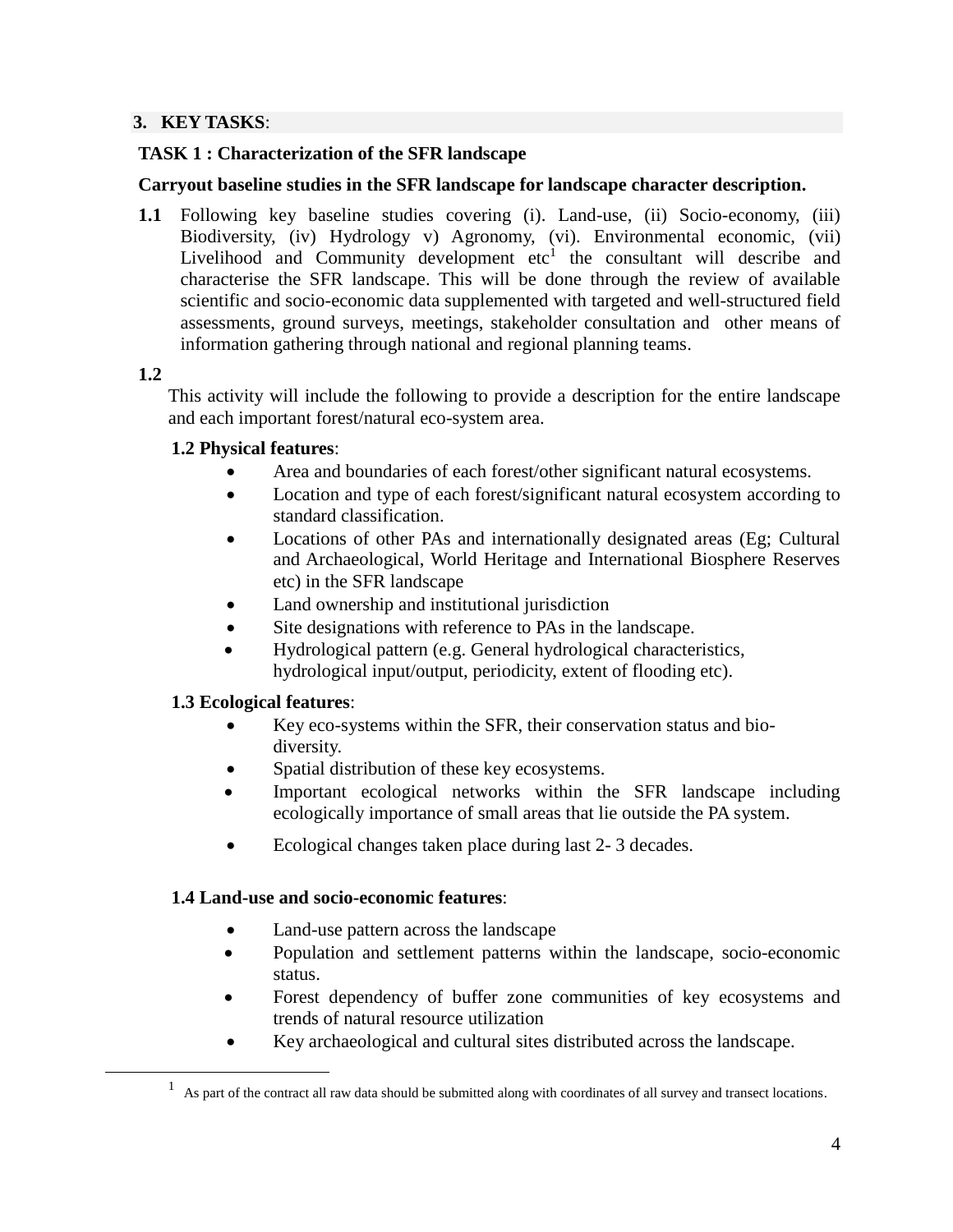## **1.5 Stakeholder jurisdiction**:

- Carryout a stakeholder analysis in the SFR landscape and assess the levels of each stakeholders' interest, influence and importance over natural resources usage in the Landscape. It should include;
	- Stakeholders responsible for land and natural resources usage, planning and management and their responsibilities/interests and  $influences<sup>2</sup>$ .
	- All other stakeholders and stakeholder organisations responsible for the implementation of land-use plan and their responsibilities and activities.
	- Name, type, scope and importance of major sectoral and local government economic development plans which may have implications on conservation priorities in the area.

## **TASK 2: Analysis of landscape level Conservation and Threats and Pressures.**

Provide a detail account of significant existing and emerging conservation issues/threats in the landscape, highlighting impact areas and drivers of threats.

**2.1** Determine factors that will shape the ecological landscape in the future (with PAs at the centre), assess broader, wide ranging conservation trends and influences and identify opportunities for sustainable ecosystem management. This should include an analysis of the present and future development context (key Urban/industrial/infrastructure and business sectors, agriculture and socioeconomic development, political environment etc.) and its current and future impacts on the biodiversity conservation in the landscape.

**Note**: The PA network remains at the heart of conservation within the landscape and as such particular attention should be paid to **issues and challenges** relating directly to the management of PA network and adjacent ecosystems that transcend administrative conservation boundaries. The consultant team will analyse all the issues currently faced by the landscape which will form the fundamental basis on which the LCP will be developed.

## **TASK 3: Key Ecosystem services & Economic Evaluation**

 $\overline{a}$ 

Determine key ecological and ecosystem service zones within the landscape.

- **3.1** Carry out an ecosystem service assessment for a sample of key representative ecosystems (based on the full list of ecosystem services identified within the Millennium Ecosystem Assessment, 2005).
- **3.2** The selection of sample ecosystems for service assessment should be agreed upon with the PMU, Forest Department and the Department of Wildlife Conservation.

<sup>2</sup> . Each stake holder should identify their roles, responsibilities, interests and influences on the landscape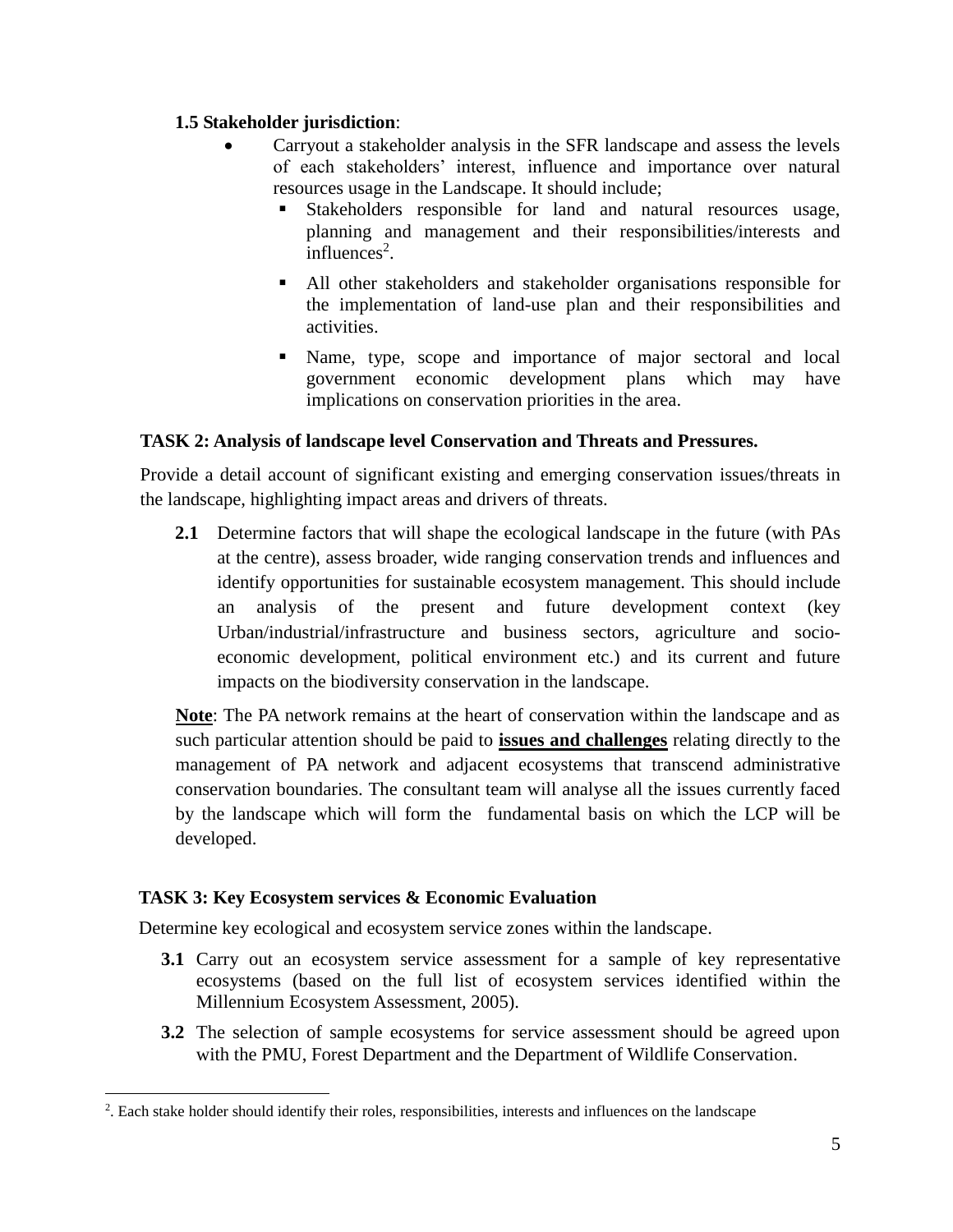**3.3** Assess the economic values and opportunity cost of ecosystem services for each different ecosystem type in the representative sample identified in 3.2 Particular attention should be paid to important ecosystems outside the PA network as input in to GoSL decision making on landscape interventions.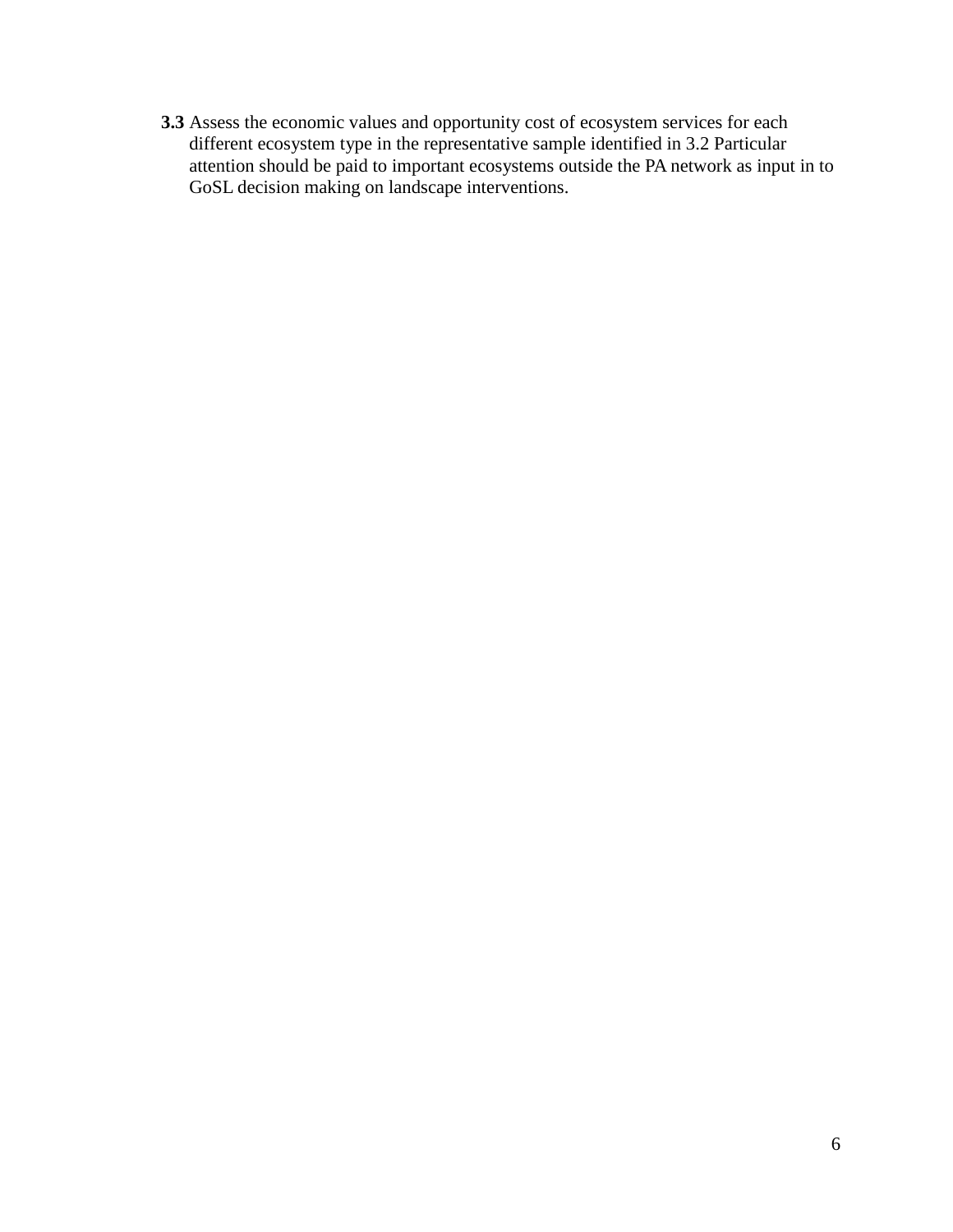## **TASK 4: Landscape Conservation and Management Plan (LCP) Development for the SFR Landscape**

 The landscape management plan for the SRL will be the main output of this assignment. The plan will describe the approach to building social, economic, and ecological resilience in the SRL by supporting stakeholder agencies and community to use landscape resources in a sustainable way based on adaptive management for maximum local/regional benefits. The development of the LMP should be in line with the fundamental principles of (i) wise use and management  $\&$ 

(ii) that the environment and biodiversity contribute to quality of life and thus constitute a fundamental component of human well-being.

#### **4.1 Develop a shared vision for the SFR landscape**

- Assess stakeholder aspirations on key landscape conservation benefits that would need to be maintained in order to ensure human well-being at present and in the foreseeable future.
- Develop a landscape planning vision and the set of specific and feasible landscape planning and management objectives that will set direction for the LMP.

### **4.2 Identify and categorize time based priority requirements (Short/middle/long) term for ecological sustainability in the landscape.**

- Suggest a potential macro zoning system based on economic potentials, and biological and watershed needs in distinct geographical parts of the SRL based on conservation/land management challenges identified.
- In doing so, assess the effectiveness of the PAs in conserving the full range of ecosystems in the landscape and in maintaining the ecological viability, resilience and integrity of these ecosystems.

 Identify spatial gaps in the present PA network and highlight opportunities for further PA expansion and for integrating PAs into an effective ecological network. The assessment should particularly highlight the;

- o Habitat needs of flagship species and connectivity of forest.
- o Critical wildlife habitats/corridors/roosting sites etc.
- o High quality and conservation value ecosystems outside of PAs,
- o Important ecosystems to be amalgamate to existing PAs.
- Identify viable land management strategies and guidelines for identified macro ecological zones.
- Develop guidelines and management principles for conservation of identified critical ecosystems outside the designated PA network to guide/influence national development projects and programs.

#### **4.3 Stakeholder engagement in the LMP development for the SFR landscape**

The development of the LMP will need to be participatory in nature and built on stakeholder consensus. As such, the consultant would be required to forge strong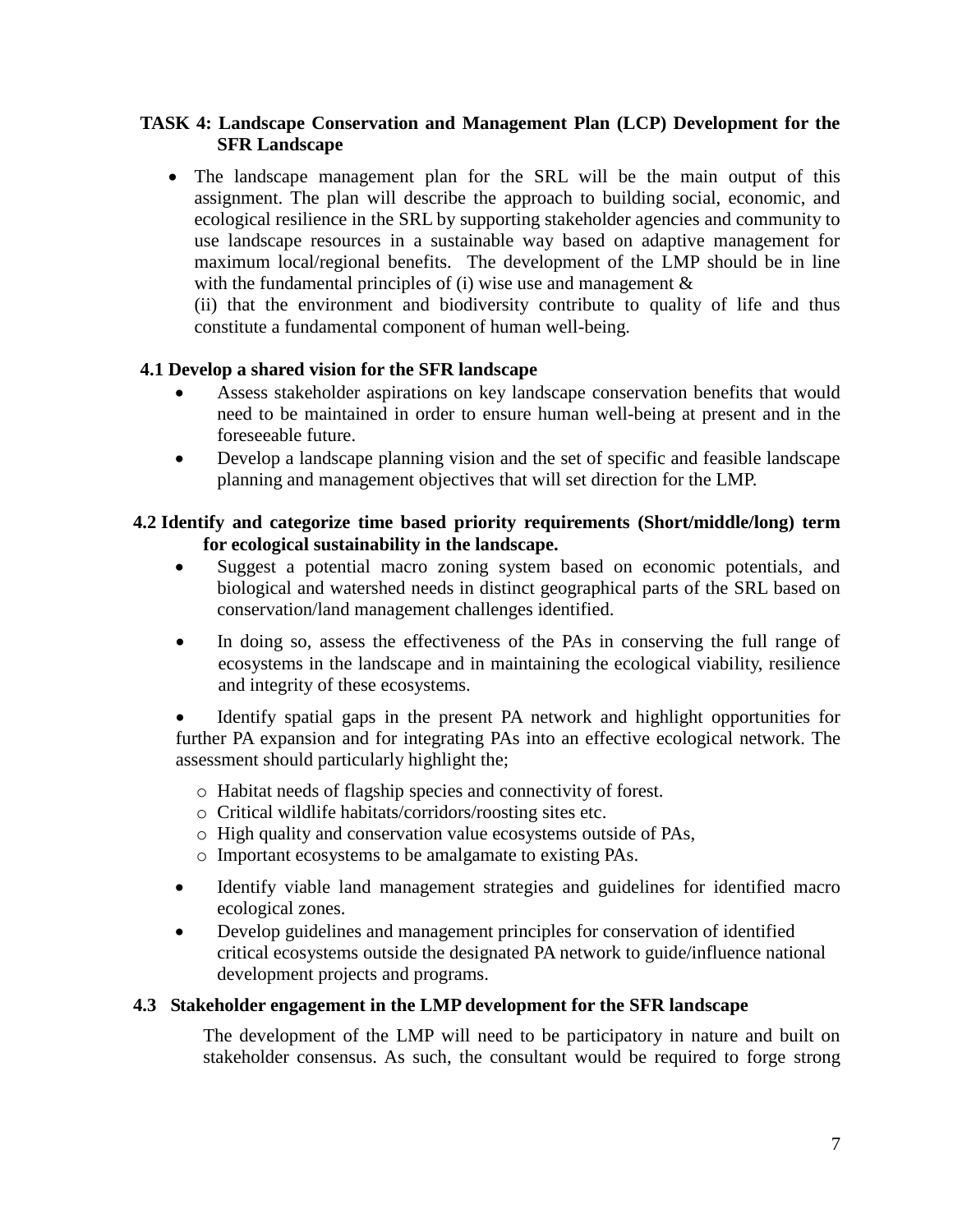multi-stakeholder engagement and cross-sectoral dialogue development and implementation of the zoning plan. $3$ 

- Assess key stakeholder aspirations in terms of the landscape resources/benefits and preference for different landscape management interventions.
- Develop a Stakeholder Engagement Plan (SEP) targeting
	- o effective and continued engagement of key stakeholders in developing and implementing the LMP and
	- o improved collaboration between multiple management authorities and agencies
- Develop a stakeholder negotiation framework for '**collective decision making**' with regard to
	- o Identifying potential land management strategies to address key conservation issues
	- o Integrating sectoral priorities in to the LMP and agreeing on resource-use trade-offs and in particular;
	- o Achieving tasks listed in 4.5.2 in the development and implementation the LMP.

## **4.4 The enabling environment**

- Carryout a SWOT analysis to identify current status and opportunities for planning.
- Identify opportunities to mainstream landscape level planning in the country's physical planning framework.
- Identify policy, regulatory, socio-economic, institutional, technical and knowledge barriers landscape level planning and management and recommend measures to address these gaps.

## **4.5 Draft the Landscape Conservation Plan for SFR landscape.**

The following elements should be included in the final LMP for the **SFR** landscape.

- **Final Landscape boundary** the boundary of the landscape which has been broadly defined (refer map in annex) should be reviewed and refined <sup>4</sup>based on study outputs.
- **Integrated macro land use zoning map –** Development of an integrated macro land-use zonal map indicating the strategic role the PAs and other significant natural ecosystems play in the landscape's ecological and economic sustainability. This should be developed within a GIS platform with information on ecosystem services as much as possible.
- **Management prescriptions for each macro land-use zone**
- **Implementation plan -** Develop a prioritised, time-bound implementation plan including sustainable, institutional and finance models for ongoing management.

 $\overline{a}$  $3$  The stakeholder forums will be set up by the ESCAMP/ PMU and stakeholder analysis has to be carried out by the Consultancy firm hired.

<sup>4</sup> The landscape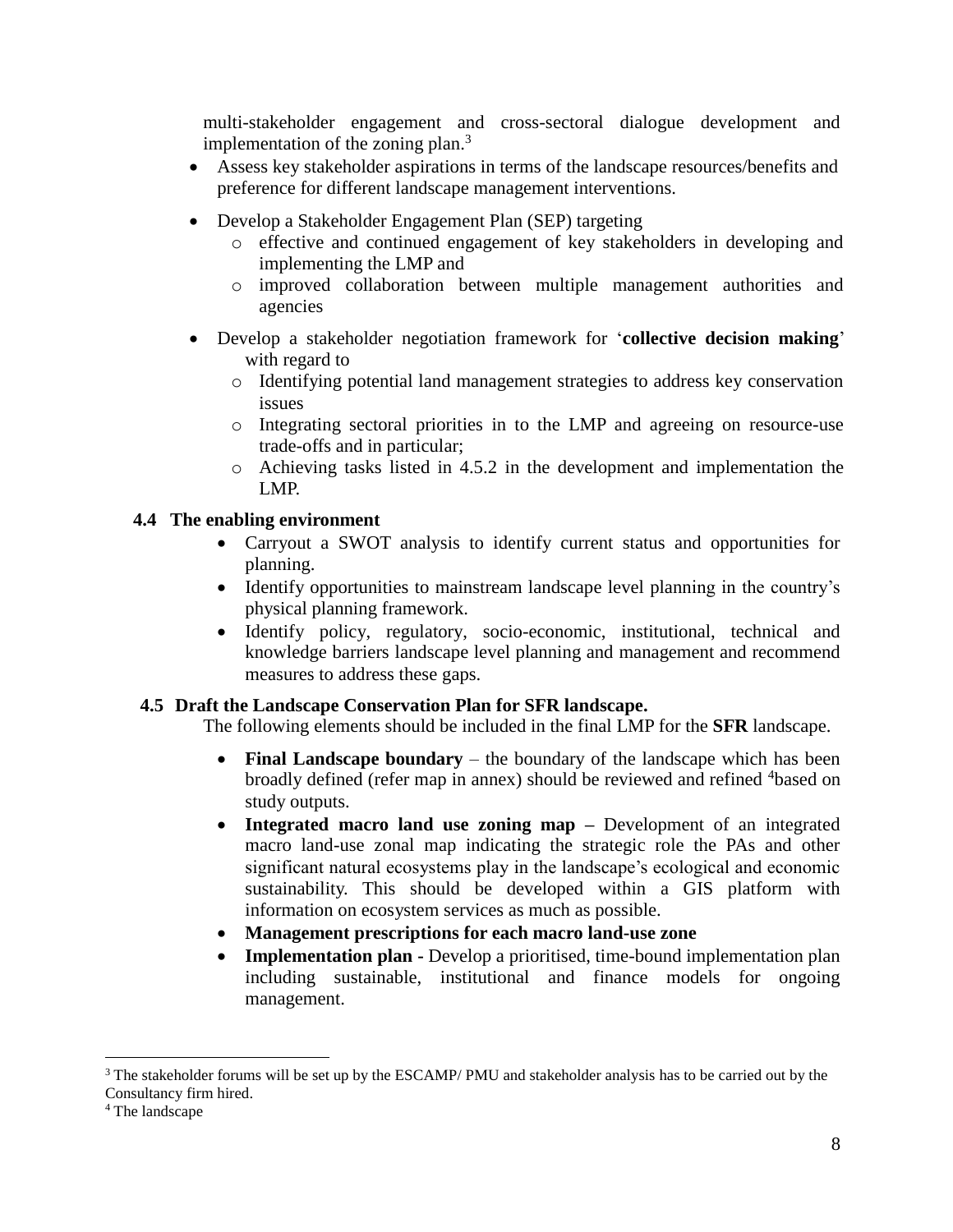**Monitoring and evaluation plan -** Develop a long-term monitoring and evaluation plan with key indicators to assess LMP implementation.

#### **4.6 The report structure, draft LMP and the final LMP combining all tasks and outputs outlined above will need to be agreed by the PMU.**

### **TASK 5: PILOT IMPLMENTATION OF THE LMP**

Identify pilot sites and priorities for interventions by ESCAMP that is in line with the landscape management and conservation strategies proposed in the LMP. This should include demonstration projects show casing conservation oriented developments, where appropriate, among other interventions.

#### **TASK 6: TRAINING AND INSTITUTIONAL STRENGTHENING**

Training and capacity building are important components in the successful integration of landscape conservation planning within the country's planning framework. This assignment will contribute to training and capacity building for landscape level conservation planning through the following.

- **Provide recommendations for capacity development of key stakeholders on LMP specially through internal training programs and setups.**
- **Institutional strengthening -** through on the job training for assigned counterparts from the conservation agencies and other key stakeholder agencies as determined.
- **Training workshop -** to introduce the LMP and train staff in planning and use the plan for decision making.
- **A training plan** for incrementally building the capacity of key conservation agencies for landscape conservation planning.

## **TASK 7: MANUAL ON LANDSCAPE MANAGEMENT PLANNING**

Consultant team should produce a manual on Landscape Management planning to be used as guideline in training programs and producing management plans for other landscapes identified by stakeholders.

#### **Important: List of aps to be produced**

During the analysis of study results series of maps should be generated specially on ; status of biodiversity, fauna & flora distribution, Land cover, present land use pattern, proposed land use pattern, present and proposed conservation areas, forest types, proposed restoration areas, hydrology, drainage pattern, topography, slope, elevation, climate, population distribution (pressure areas), forest dependency, Human Elephant Conflict (HEC) areas, threaten areas, conservation status, potential areas for ecotourism, poverty of buffer zone communities, environmental sensitive areas, areas of special attention is needed, proposed national projects, Archaeological/cultural/historical important sites/areas etc. which are important in demonstrating the status of the landscape and making recommendations.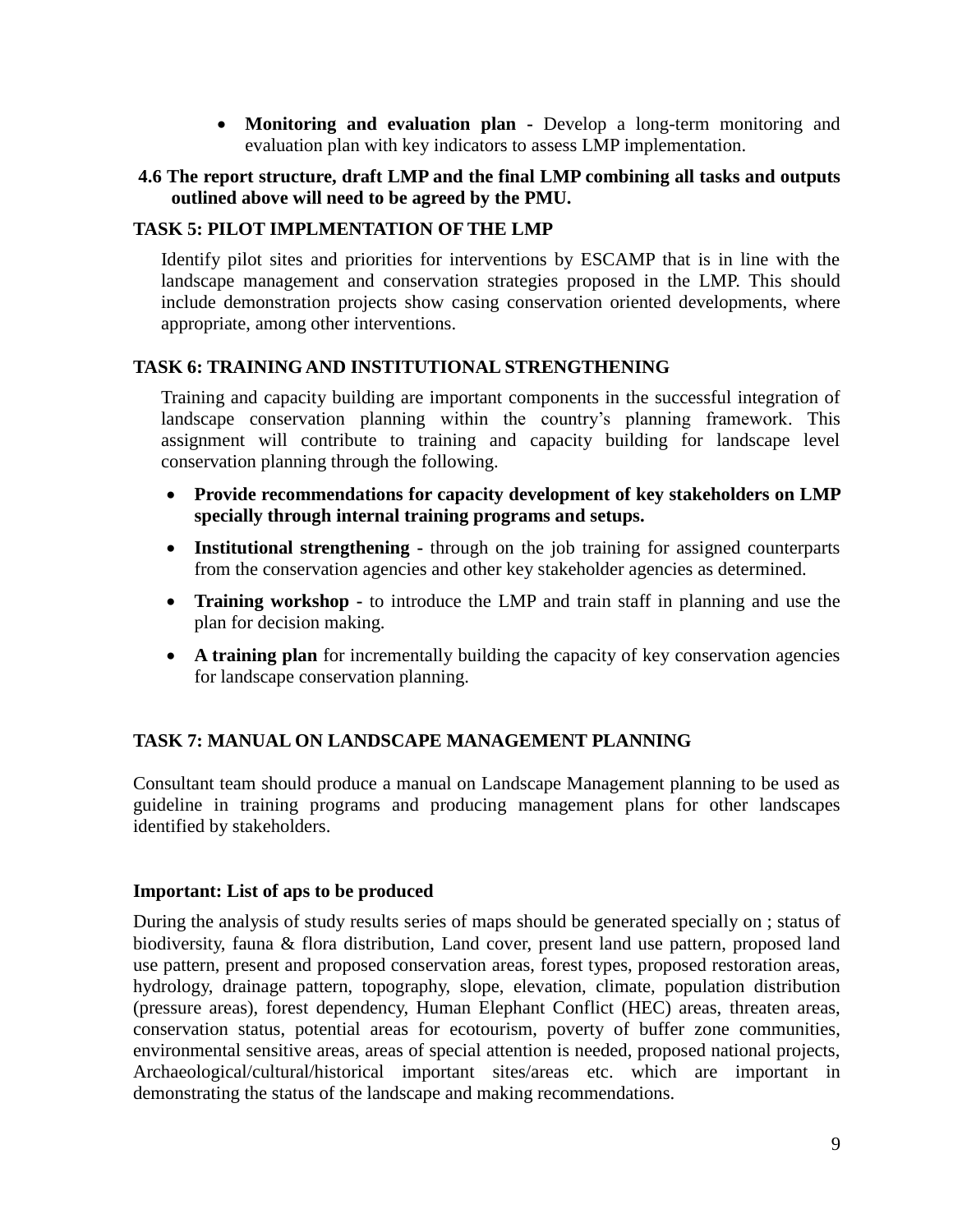# **5 DELIVERABLES:**

**5.1** The following 08 deliverables are expected under this assignment:

|               | <b>Action/delivery</b>                                                                                                                                                                                                                                                                                                                                                                                                                                                                        | To be submitted<br>by                              |
|---------------|-----------------------------------------------------------------------------------------------------------------------------------------------------------------------------------------------------------------------------------------------------------------------------------------------------------------------------------------------------------------------------------------------------------------------------------------------------------------------------------------------|----------------------------------------------------|
| i)            | Inception report outlining proposed planning methodology, work programme,<br>team of consultants engaged and their program, organisational relationships<br>and key contacts.                                                                                                                                                                                                                                                                                                                 | Within 1 <sup>st</sup> month                       |
| $\mathbf{ii}$ | Interim report detailing descriptions including: (Work program of the entire<br>consultant's team<br>Each consultant's work programs<br>Stakeholder engagement plan<br>Field survey program<br>Additional studies proposed<br>Stakeholder workshop                                                                                                                                                                                                                                            | Within 2 <sup>nd</sup> month                       |
| iii)          | Field Studies and Analysis reports<br><b>Stakeholder Analysis</b><br>Problem analysis<br>$\bullet$<br><b>SWOT Analysis</b>                                                                                                                                                                                                                                                                                                                                                                    | Within 3rd month                                   |
| iv)           | Status Report on the SFR landscape on priority PAs, ecosystem services,<br>environmental sensitive areas in outside of PAs significant threats to PAs, the<br>areas highly pressurised by external factors, other conservation areas (Cultural<br>and Archaeological), prominent environment issues, critical land use issues,<br>socioeconomic status and forest dependency. Also alternatives for reducing<br>forest dependency, community development strategies proposed to be submitted. | Within $4^{\text{th}}$ - $6^{\text{th}}$<br>months |
| V)            | Draft structure of the LMP report.<br>٠<br>Report on Ecosystem services assessment, Economic evaluation and<br>$\bullet$<br>land use issues                                                                                                                                                                                                                                                                                                                                                   | Within $7th - 8th$<br>months                       |
| $\rm vi)$     | Draft Landscape Management Plan<br>the<br>stakeholder forum,<br>Present to<br>and District<br>Coordinating<br>Committees(DCC)/District Agriculture Committees (DAC)<br>Validation workshop                                                                                                                                                                                                                                                                                                    | Within $9-10$<br>months                            |
| vii)          | Final Landscape Management Plan<br>Landscape Management Planning Manual<br>$\bullet$                                                                                                                                                                                                                                                                                                                                                                                                          | Within 12 months                                   |
| viii)         | Training workshop for stake holders<br>$\bullet$<br>(Note: Other forms of stakeholder engagement as outlined in the SEP will be<br>considered incidental to study outputs.)                                                                                                                                                                                                                                                                                                                   | Within 12 months                                   |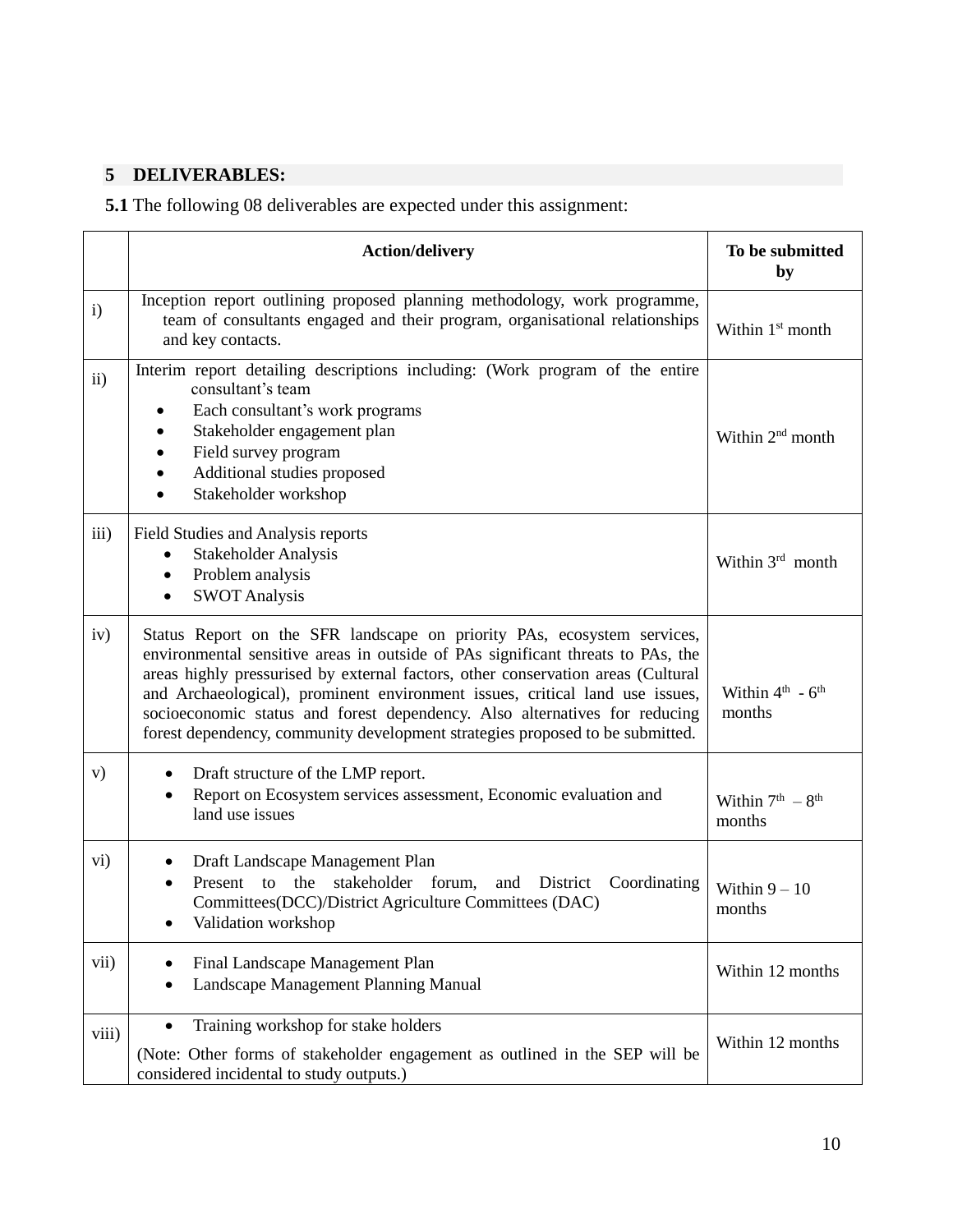- **5.2** Each of the above deliverables should be provided as 04 printed copies and e-copies in English both in Microsoft Word and PDF. The executive summary of the LMP needs to be provided in the following three languages: Sinhala, Tamil and English. (All raw data collected should be provided in MS Excel format).
- 5.3 Zonal mapping should be produced to a scale of 1:25000 to provide adequate detail and in a digital format as shapefiles compatible with ArcGIS version 10.1.

#### **6 PERIOD OF CONSULTANCY & KEY STAFF:**

#### **6.1 The estimated total duration of this consultancy is 12 months (48 weeks).**

The duration of each consultant's service period may decide by the team leader of the consultancy team/firm based on the service requirement and to be proposed under the consultancy proposal.

#### **6.2 Cost Estimate : Rs. 30 Million**

**6.3** The consultancy team must be led by an individual with extensive landscape/Land use experience and has ability to effectively coordinate a multi-sectoral team and deliver the tasks specified above. The consultancy team should be able to demonstrate the following expertise and demonstrate through the consultant's proposal and the consultancy period of their participation and contributions:

| <b>Consultant</b>                                                       | Professional qualifications and experiences                                                                                                                                                                                                                                                                                                                                                                                      |
|-------------------------------------------------------------------------|----------------------------------------------------------------------------------------------------------------------------------------------------------------------------------------------------------------------------------------------------------------------------------------------------------------------------------------------------------------------------------------------------------------------------------|
| i). Landscape Management<br><b>Planning Specialist</b><br>(Team Leader) | Extensive knowledge in the field of Landscape<br>planning/Land use planning/Geography/<br>forestry/Natural Resource Management with a<br>postgraduate degree in Geography/Land use<br>Planning/Natural Resource management or any other<br>relevant field. At least 10 years of broad working<br>experience of Land use/Landscape planning, Watershed<br>management, Forestry or Protected area management<br>will be preferred. |
| ii). Land use Planning Specialist<br>(Deputy tea leader)                | Hold a postgraduate degree in Land use Planning/<br>Geography/Agriculture/Natural Resources management,<br>etc with at least 10 years' experience in Land use<br>planning specially in protected areas or in landscapes<br>with multiple land uses.                                                                                                                                                                              |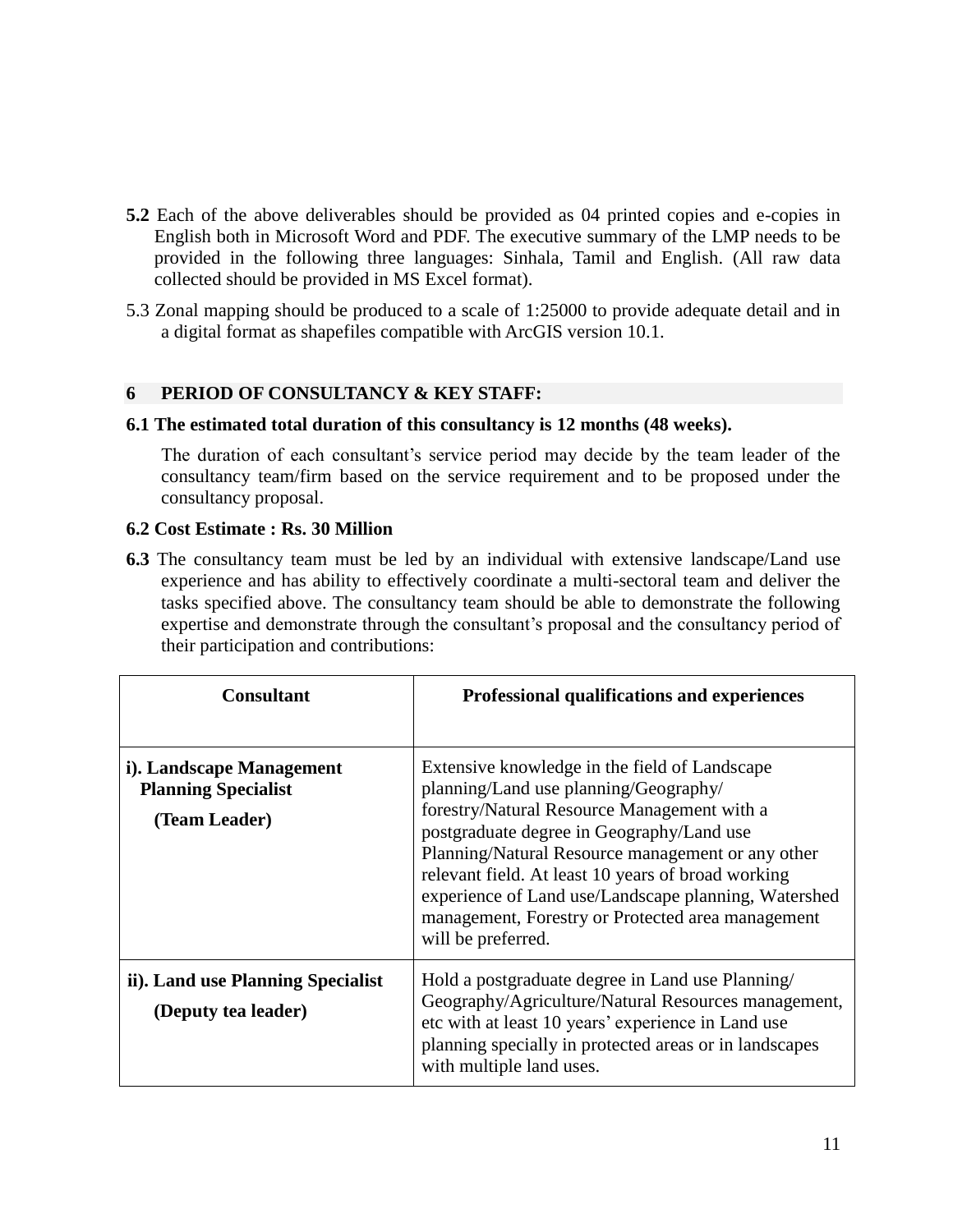| iii).Hydrologist                                                | Hold a postgraduate degree in Hydrology/Forest<br>Hydrology/Watershed Management and at least 10 years<br>experiences in watershed management, water resources<br>management or related field and land use planning<br>specially in protected areas or in landscapes with<br>multiple land uses. |  |
|-----------------------------------------------------------------|--------------------------------------------------------------------------------------------------------------------------------------------------------------------------------------------------------------------------------------------------------------------------------------------------|--|
| iv). Agriculture and Plantation<br><b>Management specialist</b> | Hold a postgraduate degree in Agronomy/Plantation<br>Management/Forestry/Agriculture, etc with at least 10<br>years' field level experience on same disciplines<br>specially in landscapes with protected areas, plantations<br>(Tea/Rubber/Cinnamon etc) and with multiple land<br>uses.        |  |
| v).Socioeconomic/Community<br><b>Development Specialist</b>     | Hold a postgraduate degree in Sociology/Community<br>Development with sufficient knowledge and experiences<br>(At least 10 years) on livelihood improvement and<br>Community development activities in buffer zone<br>villages of PAs.                                                           |  |
| vi). Ecology and Biodiversity<br><b>Specialist</b>              | Hold a postgraduate degree in ecology or relevant field<br>ecology,<br>agriculture, natural<br>(biology,<br>resources<br>management, etc) with at least 10 years' experiences in<br>biodiversity and ecosystem services assessment.                                                              |  |
| vii). Environmental Economist                                   | Hold a post graduate degree in Natural Resource<br>Economics/Environmental Economics with 10 years<br>experiences in economic assessment/environmental<br>valuation of natural resources in different ecological<br>zones.                                                                       |  |
| viii).GIS Specialist                                            | Hold a postgraduate degree in Land use/ GIS with 10<br>years experiences in Spatial Planning specially in forest<br>based landscapes.                                                                                                                                                            |  |

**6.3** i). In addition to this consultancy team, additional consultants may be assigned based on requirements and the issues pertaining to the landscape, but additional cost incurred should be managed within the agreed contract value.

ii). CVs for all staff must be submitted along with information regarding experience of undertaking similar projects.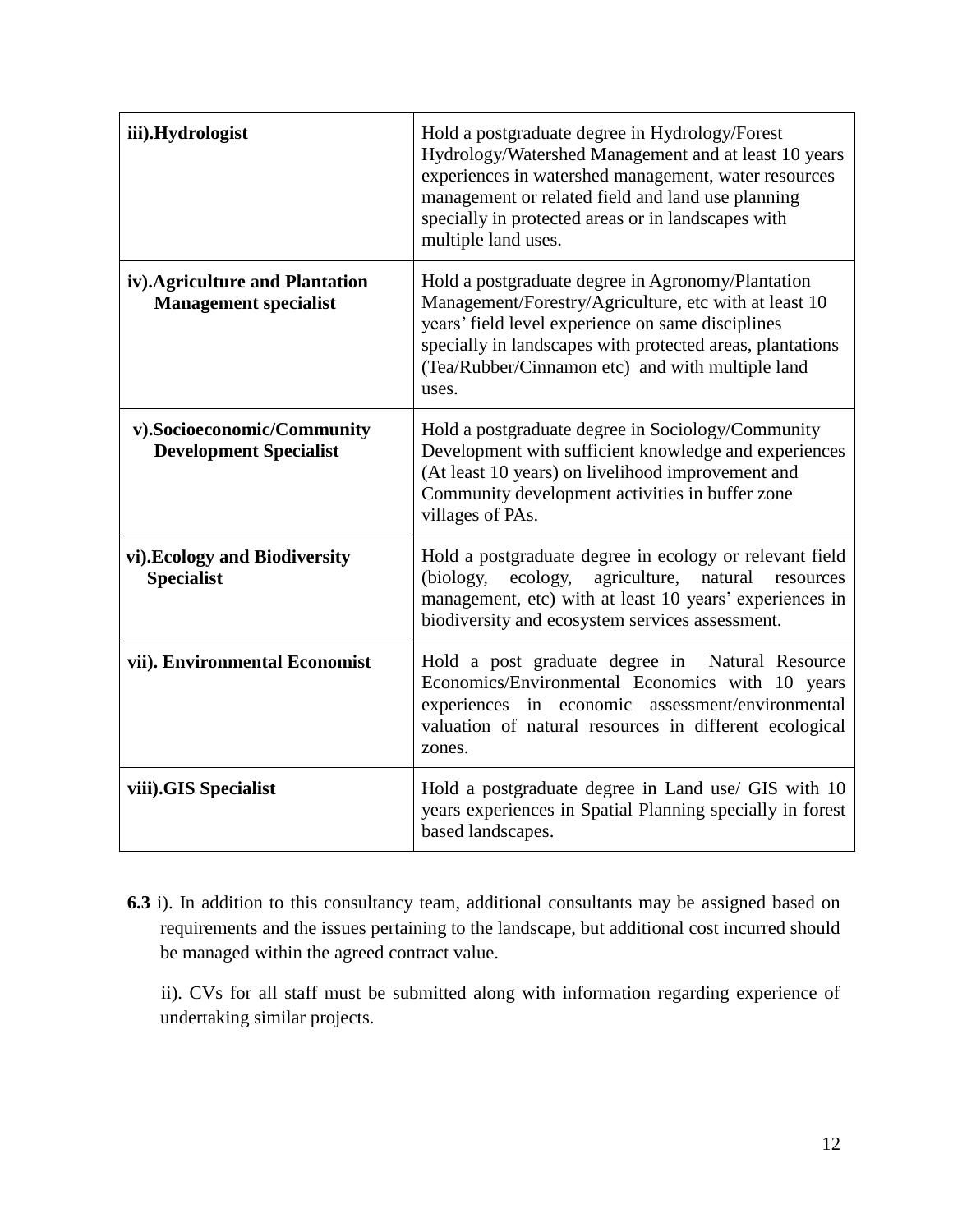## **Annexure (1)**

## **Map of the Project Area**

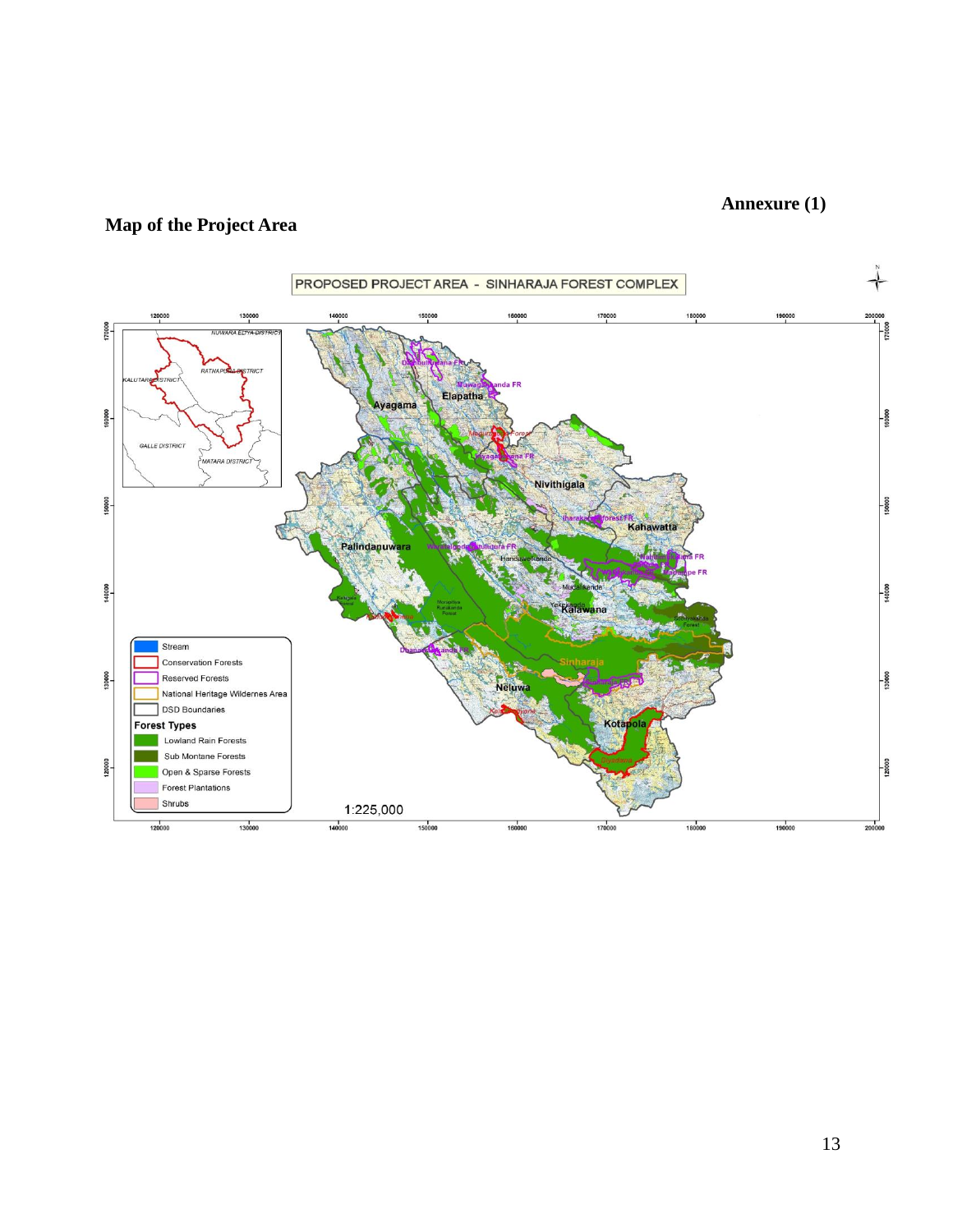#### **Key tasks of individual consultant**

#### **1). Landscape Management Planning Specialist (Team Leader)**

- i). Make aware the key stakeholders and the consultant team on Landscape Planning concept and develop vision, objectives and operational plan
- ii). Identify and assess the magnitude of key environmental issues based on landscape aspects and also lapses in national or regional sectoral plans related to the SFR landscape and gather required information through rapid assessment methodology.
- ii). Produce a comprehensive action plan, consultants engagement plan, organising, implementation, management and monitoring of the management planning process.
- iii). Deciding of additional consultant required (If necessary) and individual consultants' consultancy periods, time schedules etc,
- iv). Coordination of consultants, landscape working group, PMU, Stakeholders and lead and facilitate and provide necessary assistance for planning.
- v). Lead the consultant team to deliver all tasks and produce the Landscape Management Plan in line with the ToR.
- vi). Team leader is fully responsible in supervising, guiding and monitoring the consultant team in carrying out the planning process scientifically and adopting internationally accepted planning tools & methodologies and delivering a proper landscape management plan fulfilled by stakeholders.
- vi). Draft and finalize the Final Landscape Management Plan incorporation of all specialist's report and other documents.
- vii). Present the management plan at the stakeholder workshop and final validation workshop.

#### **2). Land use Planning Specialist (Deputy Team Leader)**

- i). Design an appropriate methodology to carry out a comprehensive land use assessment in the landscape and identify and record the critical land use issues which have affected the ecological imbalance of the area.
- ii)). Work closely with other consultants (Ecology & Biodiversity Specialist, Social Development and obtain available data/information/findings from their inputs for this exercise.
- iii). Identify a set of land use categories based on the set of guidelines prepared for recommending proposed land use classes and finalize the land use plan prepared.
- iv). Take a lead role in studying and classification of the existing land-use patterns across the selected landscape, referring available information and maps and pay special focus on buffer zones around PAs and other sensitive eco-systems; for the different categories of land-uses seen across the landscape, broadly assess the current status and key land management practices/issues.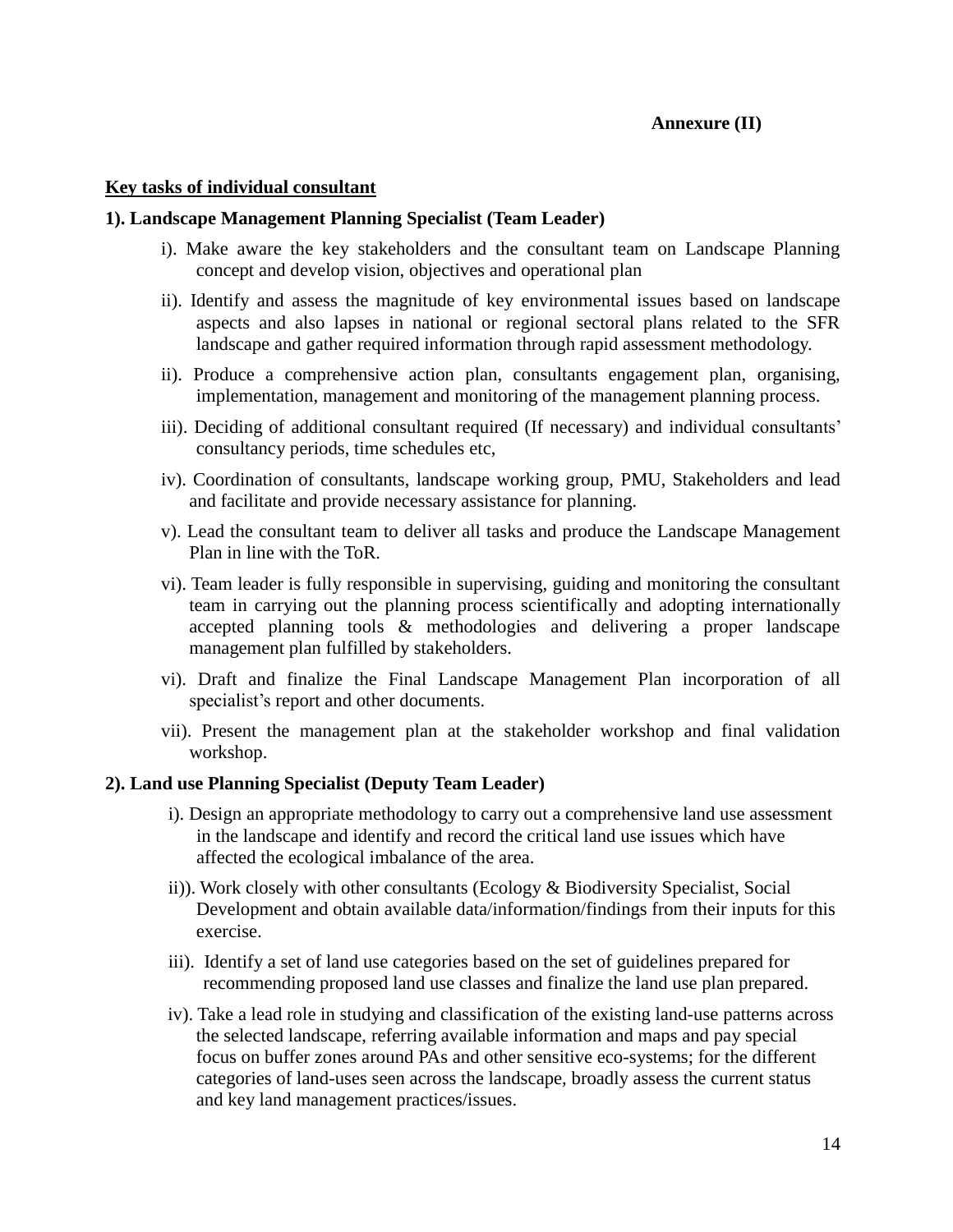- vi).The consultant shall identify key environmental issues, their causes and driving forces leading to aggravating the stability of the landscape.
- vii).The consultant will identify and incorporate proposed major regional/sectoral development plans earmarked for the SFR landscape consulting relevant stakeholders.
- viii). The Consultant shall highlight the unsustainable land-use practices adopted in the landscape and assess and analyze the magnitude of the impacts on biodiversity conservation within and outside of the PAs.
- ix). Recommend appropriate land use applications and measures for each land use category identified in the project area specially for Protected Areas, other state lands, homesteads and private lands.
- x). Based on the analysis of information and data gathered in the steps above, the consultant shall in a participatory way carryout the following;
	- a). Recommend appropriate land use applications and measures for each land use category identified in the project area (Based on guidelines developed), especially for degraded/denuded lands, homesteads, private lands, waste lands and appropriate land use practices.

b). Identify both threats and opportunities for development and conservation requirements of the landscape from landscape point of view that will minimize current/future conflicts.

- xi). Pertaining to observed land use pattern, ii). Status, iii).Existing/emerging threats and opportunities for conservation through for better land management in the land management in the land management should be presented at Divisional Secretariat level (Important/selected divisions) and alternatives suggested by consultant may agree with the communities and the PMU.
- xii). Recommend timely land use policy amendments and regulations to be made to address and overcome the present land use issues faced in the SFR landscape.
- xiii). The consultant will review the governing policies and regulatory framework for land-use planning applicable to the selected landscape and identify key stakeholders/stakeholder groups with an interest in land-use planning and its outcomes within the landscape.

#### **3). Hydrologist**

- i). Conducting a water resources/reservoir and water catchment survey in the SFR land cape, and mapping of water sources and developing a hydrological baseline
- ii). Study the hydrological pattern of the landscape and zoning it based on the hydrological importance, economic and ecological value,
- iii). Study the current status of watershed functions in the landscape and identify the issues, threats and main causes in watershed degradation,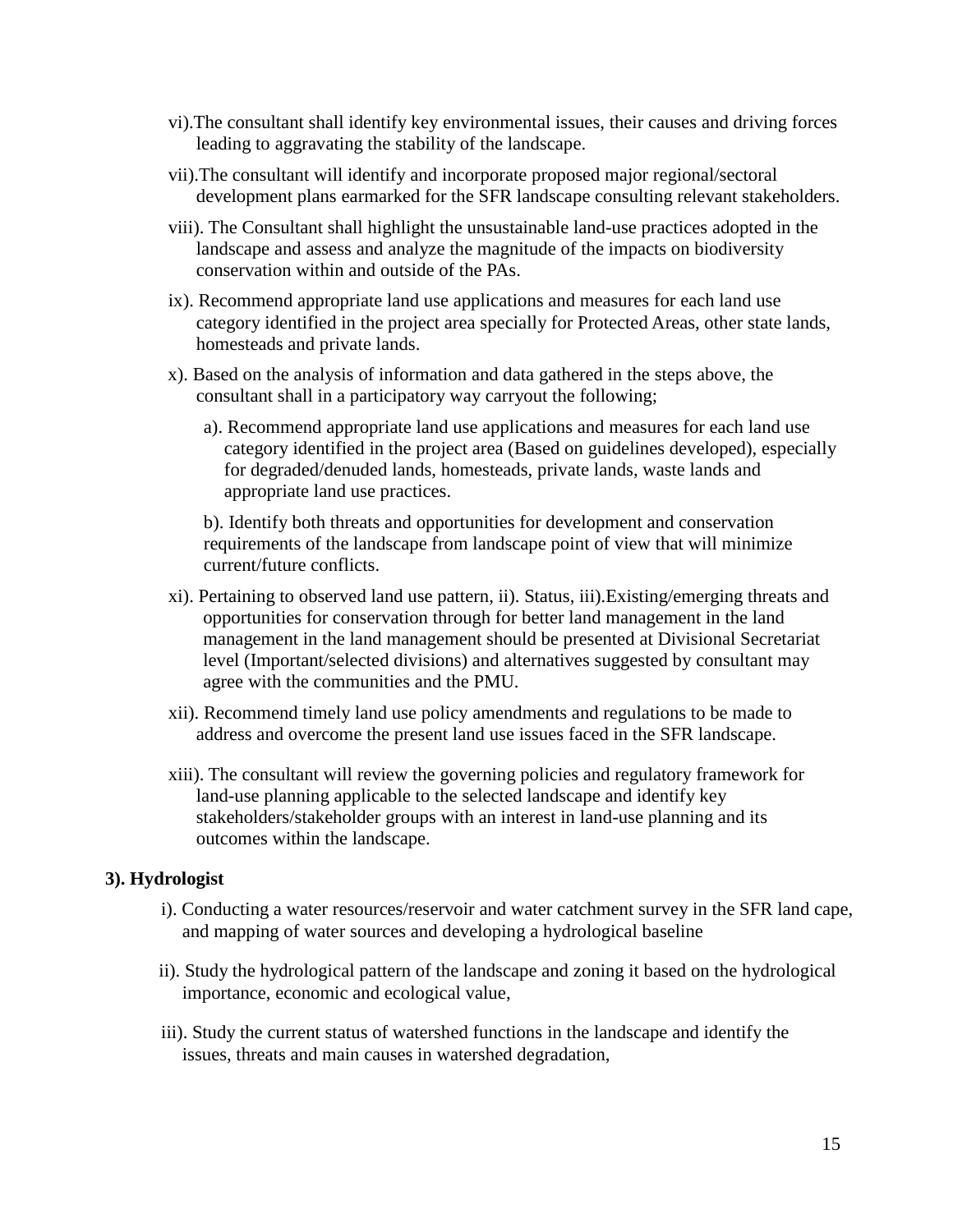- iv). Progressive assessment of the impacts of watershed development initiatives for rejuvenating water resources on water availability, water discharge, soil erosion and water use in the landscape,
- v). Recommend the appropriate interventions and their actions to be made for enhancing the watershed functions as well as ecosystem services in the landscape.

### **4). Agriculture and Plantation Management Specialist**

- i). Carry out a field assessment on current cropping systems which adopt in different land uses of the landscape and highlight the lapses, misuses, undesirable practices and also positive approaches adopted in the landscape.
- ii). Study the cropping systems adopted in plantation sector specially in tea small holdings, rubber plantations and other areas planted with plantation crops and export agricultural crops and their adaptability and cultivation practices, which effect on land degradation and landscape stability.
- iii). Recommend appropriate crops, cropping systems, different agricultural practices and lands and soil stability for different land use categories identified in the landscape.
- iv). Develop strategies and technical concepts including guidelines, manuals, and procedures, which are suitable for applying different land use categories.
- v). Recommend appropriate soil conservation measures which include mechanical and biological suited to different land categories and terrains.

#### **5). Socioeconomics and Community Development Specialist**

- i). Develop an appropriate methodology to assess the socioeconomic status of the landscape especially in buffer zone areas of PAs.
- ii). Identify key stakeholders that are active and significance influence within the landscape.
- iii). Gather all information required through a comprehensive study (Adopting participatory tools and methodologies) socioeconomic status, demographic features, forest dependency, Non Timber Forest Products (NTFP) collected, their level of threats on PAs and significance on landscape management.
- iv). Similarly, assess the impact of environmental degradation, caused by land degradation, economic development and other factors, on community livelihoods and their general socio-economic well-being.
- v). Rank villages/clusters of villages around PAs and within the landscape according to their level of dependency and consequent conservation impacts and map the locations with the help of FD and DWLC.
- vi). Provide guidance to FD and DWLC teams to mobilizing Protected Area buffer zone communities to develop Action Plans and identify potential development options that communities could contribute to conservation and management of forests.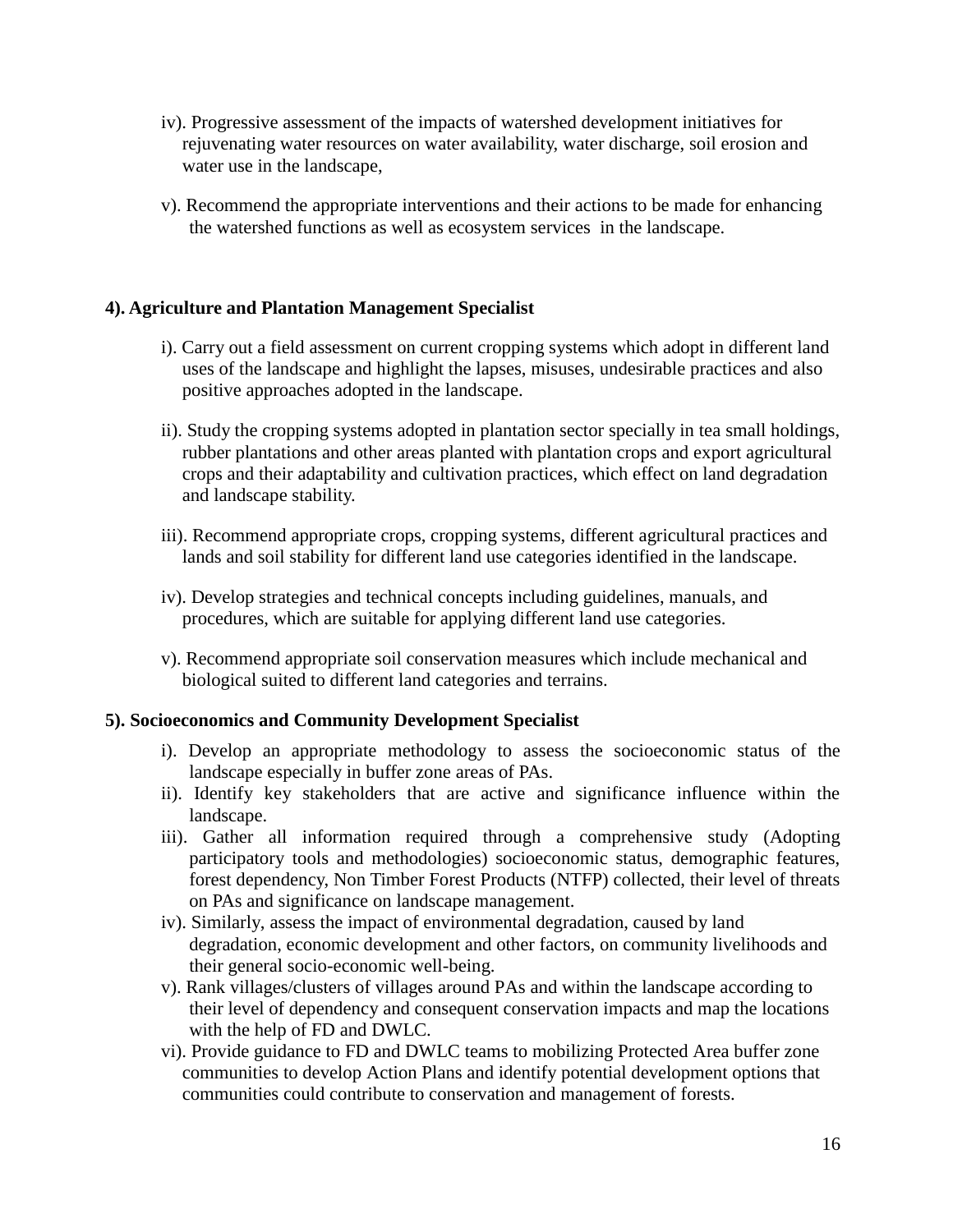- vii). Recommend appropriate and novel community development alternatives/income generating activities to be implemented in buffer zone areas (Other than traditional means) of Protected Areas to upgrade their living standards and economy, through skill development, leadership training, community empowerment and strengthening of CBOs.
- viii). Draft the sociological component of the management plan with required analysis and recommendations.

#### **6). Ecologist/Biodiversity Specialist**

- i). Carryout a fairly detail Biodiversity baseline study which include (Fauna and flora distribution, Threaten/endangered species) through an appropriate methodology enabling to analyse the current status of PAs and other ecological sensitive areas.
- ii). Identify and map biodiversity hotspots, special wild life habitats, degraded sites and areas to be restored.
- iii). Inspect the environmental areas in (Outside) PAs in the landscape ad recommend appropriate measures to enrich or restore the area aiming biodiversity conservation and improvement.
- iii). Identify and map the areas in the landscape to be restore focusing on enhancing of ecosystem services.
- iv). Identify threats and critical issues related to key ecosystems in the landscape and identify root causes.
- v). Identify major habits of elephants, elephant corridors and areas of human elephant conflict abundance areas and prepare detail map indicating such areas. Also recommend appropriate locations of elephant corridors and other important areas to be conserved.
- vi)**.** Draft the biodiversity and ecological component of the management plan with required analysis and recommendations.
- vii). Provide special recommendations to biodiversity conservation of PAs as well as outside areas of ecologically important.
- viii). In consultation of Forest and Wildlife officials, local communities, technical and managerial staff and other experts provide recommendations for improvement and management of habitats in the landscape.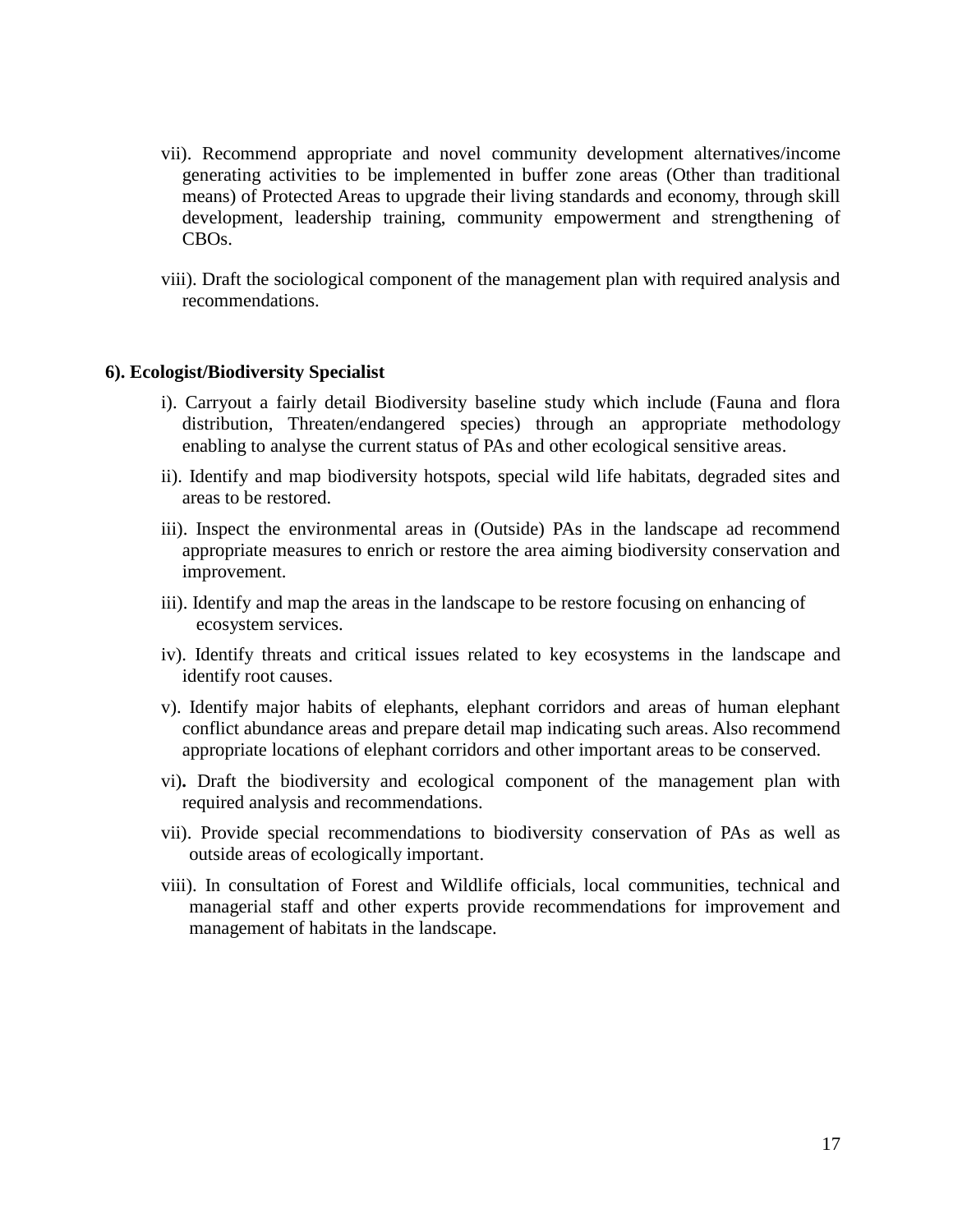#### **7). Natural Resource Economist/Environmental Economist**

- i). Assess the economic value of all restoration activities prosed in the Landscape management plan
- ii). Cost benefit analysis of ongoing development projects in the landscape
- iii). Assess the economic values of forest products collected from forest areas and recommend appropriate livelihood development activities as alternatives for buffer zone communities of the Landscape.

### **8). GIS Specialist**

- i). Spatial analysis of areas which forest denudation highly taken place in the landscape.
- ii). Verify the areas of proposed land uses, proposed development areas, environmental sensitive areas other than designated PAs, proposed nature based tourism areas etc produced by the biodiversity specialist.
- iii). Produce all maps required in landscape management plan preparation and given in the list of tasks.